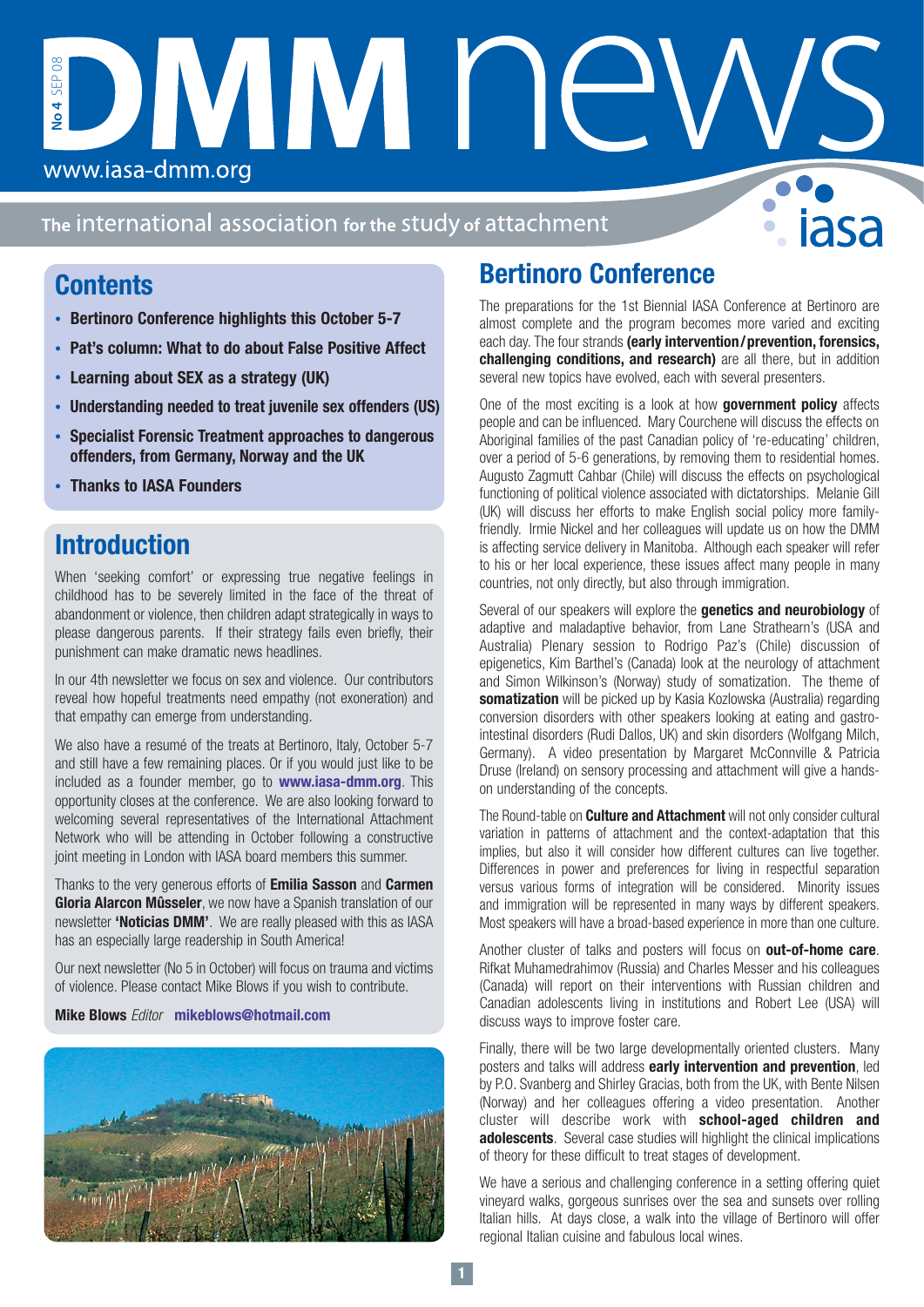# **Victoria's Legacy**



This issue of the DMM News focuses on violence and sex. It's an appropriate moment to remember Victoria Climbié and reflect on what can be learned from her suffering so that we prevent and do not inadvertently create - suffering in other children. Unfortunately, in our new zeal to protect, we may sometimes do harm. (Crittenden, 2008).

**Pat Crittenden**

Victoria Climbié was an eight year old girl from the Ivory Coast whose great-aunt offered to educate

her in Europe. A year later, Victoria died in a British hospital of emaciation, physical neglect and organ failure, with 128 bruises and wounds on her body. Despite repeated hospital admissions in both France and England, and child protection concerns, including her great-aunt accusing her boyfriend of sexual and physical abuse; no one protected Victoria, and she died. The great-aunt and her boyfriend were convicted and imprisoned.



That is the beginning of the story. Just as worrying is the outcome of the investigation that followed. Victoria had been seen repeatedly by professionals and her injuries were noted in hospital records. Why didn't anyone suspect child abuse and neglect? Actually, they did, but each time that explanation was dismissed as unfounded. Several professionals recalled that Victoria claimed that she wasn't abused and instead was just clumsy, that she smiled brightly and said she was fine. In hospital, she was a 'ray of sunshine', and 'she twirled down the halls'. The professionals concluded that she was happy and not scared or abused.

Of course, the report documents many slips in how information was kept apart so that no professional had the whole story at once. My interest here is to make two different points.

The first is that professionals need to recognize **false positive affect**. Hospitalized children are not supposed to be happy, especially not when they are injured, ill, underfed and separated from their parents. Even without information from other hospitals and professionals, each clinician who saw Victoria looking cheerful should have noted the discrepancy between her situation and her demeanor. False positive affect signals the possibility of very serious danger; it may hide true negative affect (anger and fear and the desire to be comforted). To protect children adequately, professionals need to know this and **use the signal to initiate further inquiry**.

The second point is that, in trying to prevent others from suffering Victoria's fate, professionals are becoming far more vigilant - and harsh. Because it is difficult to differentiate children like Victoria from children suffering mild hitting, slapping, and bruising, minor abuse is sometimes treated as if it were life-threatening. When discovered, action, in the form of removal from their parents and placement in care, can be swift. Even uninjured siblings are sometimes removed. No one wants to risk overlooking a child like Victoria. But removing children for mild abuse causes more damage than working with the family. Separation is frightening and painful - for both parent and child. Moreover, once it occurs, no one, neither parent or child, can ever again fully believe that they are secure together. Foster parents too, can be dangerous, and children's emotions and behavior can deteriorate in care. **Like strong medical treatments, removing children from their parents can be dangerous and it should be done only when absolutely necessary.**

My point is that **both** under-identifying and over-identifying danger are dangerous to children and families. The lesson from Victoria Climbié is that we must recognize and respond to discrepancy, especially positive affect where sadness or fear would be appropriate. To avoid professionals harming children out of good intentions, we must balance seeing danger everywhere with over-looking danger because it appeared to be happiness, when happiness was unlikely. We must learn to read affect accurately and combine it with other information to make appropriately protective decisions.

Quotes from Laming, L. (2003, July). The Victoria Climbié inquiry. Paper presented to Parliament by the Secretary of State for Health and the Secretary of State for the Home Department by Command of Her Majesty. London: Crown Copyright.

Crittenden, P. M. (2008). Raising parents: Attachment, parenting, and child safety. Collumpton, UK: Willan Publishing.

## **UK Family Policy Takes Shape on DMM Lines**

After writing 'The DMM goes to Parliament', the final report reflected DMM ideas in emphasizing the importance to healthy development and pro-social behavior of:

- **1 Family relationships (both parental and spousal):** The report states: We have stuck rigidly to attempts to change behaviour, but this is an outcome of an individual's state of emotional and social wellbeing. For genuine change to take place ... intervention must ... concentrate on improving parent-child relationships. (2008, p.14)
- **2 Family stability and coherence:** Several recommendations promote marriage through pre-marital counseling, conflict resolution services, and restructuring of taxation regulations and housing eligibility. The report specifically recommended 'fostering families' (2008, p. 23) rather than placing children in care (Crittenden & Farnfield, 2007) with the notion that the baby-boomer generation offers a huge resource of experienced parents who could function like parents to young and troubled families.
- **3 Prevention through early intervention:** Eligibility for mental health services is contingent upon diagnosed problems - which defeats prevention. The report recommends changing eligibility to encourage assistance before problems develop. Early brain development is cited: Children's brains adapt to the environment they live in ... An infant can grow up unable to handle stress well ... He or she can be persistently on the look out for threat, prone to anxiety, depression and anger, both in childhood and later life. Infants' core relational needs are secure attachment and attuned emotional responsiveness. (2008, p. 15)
- **4 Coordinated services:** A key thread is a call for greater integration throughout service provision (2008, p. 16, Crittenden, 1992). This includes both making access to services easier and also joint training for professionals from different disciplines and agencies. All DMM training is carried out this way - and we think it works to create shared goals and knowledge.

Breakthrough Britain: The Next Generation: A policy report from the Early Years Commission, Chaired by Dr Samantha Callan, September 2008.

Crittenden, P.M. (1992). The social ecology of treatment: Case study of a service system for maltreated children. American Journal of Orthopsychiatry, 62, 22-34.

Crittenden, P. M., & Farnfield, S. (2007). Fostering families: An integrative approach involving the biological and foster family systems. In R. E. Lee & J. B. Whiting (Eds.) Handbook of Relational Therapy for Foster Children and their Families. (pp. 227-250). Washington, D.C.: Child Welfare League of America.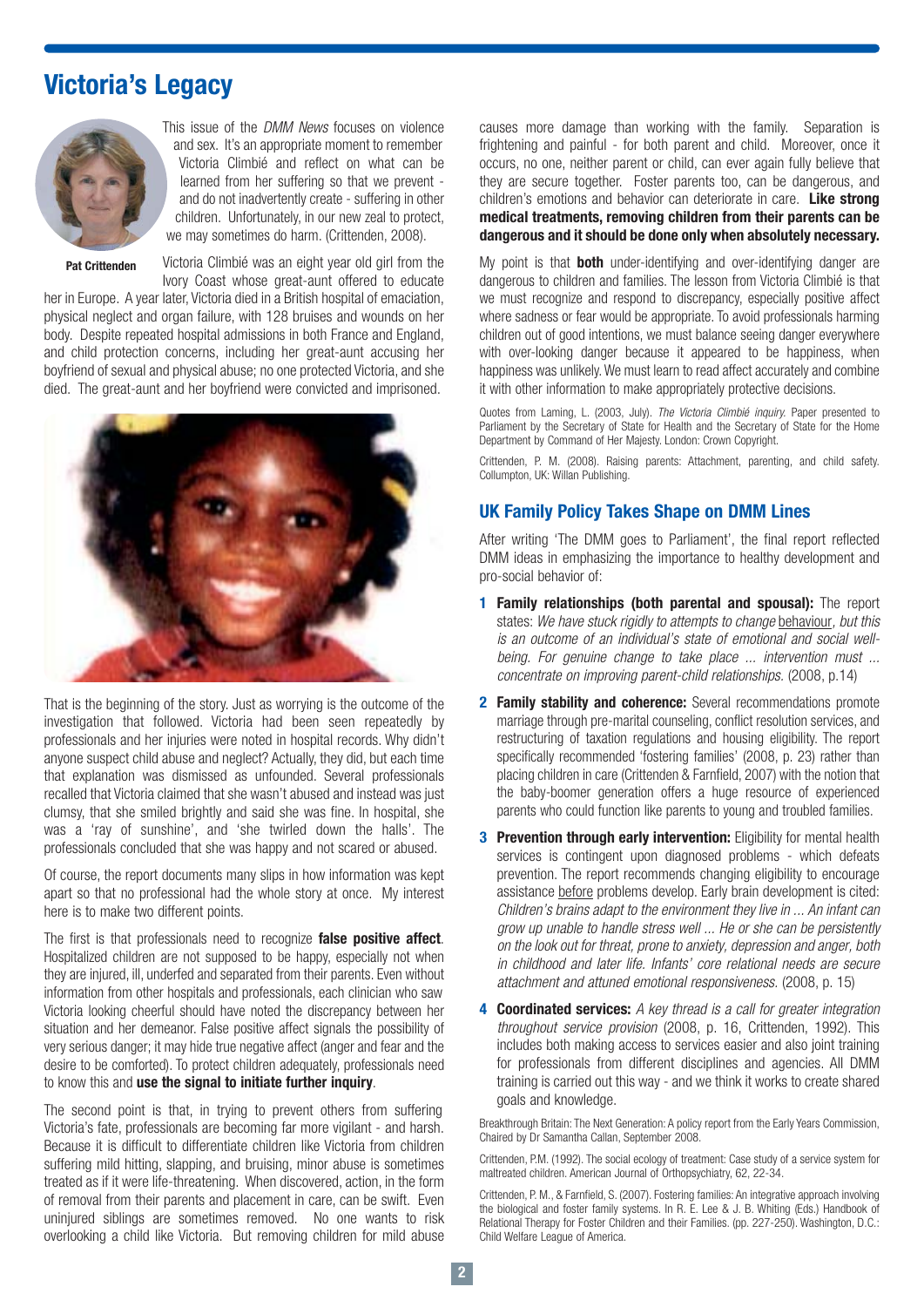## **Sex and 'Staying Alive'**



My first exposure to the Developmental Maturational Model (DMM) of attachment and adaptation was in 2004, when I attended the Attachment and Psychopathology Seminar (A&P) in Reading, UK. I recall my enthusiasm for what appeared to be a coherent model that explained much of what I observed in practice. The DMM provided a new lens and language to conceptualise attachments in a way that I had not previously appreciated fully. I followed

**John Hoffman** 

this up in April 2007, participating in the CARE-Index taught by Steve Farnfield in Portsmouth, UK. During the programme, Steve shared some evolving ideas and urged us to consider carefully the episodes when kissing appeared, analyse the context, and to get to the function! His counsel was met with both affirmative nods and some unease as the unspoken implications of what he said became apparent. Not only did sexual behaviour serve a specific function in the videos, by extension, it was likely that we have all used sex for a variety of reasons other than sexual ones. Obvious! But introspection is often uncomfortable.

I am a member of the National Organisation for the Treatment of Abusers (NOTA) so when I received notification for the conference, 'Sexual Harm and Attachment', in November 2007 by Dr. Patricia Crittenden, I thought that it was perhaps a sign that it was about time that I, too, found out what sex was all about.

The pre - course literature indicated that would I get not only to know about sex, but also a welcome recap of the DMM - with a specific emphasis on sexuality at each stage, followed by the application of these ideas to sexual offenders, their victims and treatment issues. The conference met my high expectations and I would like to flag three main points of the many that stood out.



First, 'Staying Alive' (announced by the Bee Gees) reaffirmed the aim, with safety and sex being the means by which we ensure life's goal. We explored the similarities between attachment and sexual behavioural systems and how, if one malfunctions, the other is sometimes substituted in an attempt to achieve the same end. This premise was an interesting one, especially when added to the further point of distinguishing between intention and outcome. The argument being that parents and adults sometimes use behaviours drawn from the sexual behavioural system with the intention of meeting children's attachment (survival) needs. For example, caressing the genitals could lower an anxious child's arousal, thereby increasing felt security. The obvious example of breast feeding was discussed, together with the taboo topic of how breast feeding could serve sexual functions for the mother.

Second, the notion of 'complicitous victimisation' called for a rethink of the simple 'perpetrator' and 'victim' dichotomy and an analysis of the victim's behaviour to see whether it may have increased the probability of victimisation. The point was to differentiate between multiple contributing factors and attribution of responsibility for the abuse. The notion of complicity was tied to older victims, especially repeat victims. For obvious reasons, this generated some very strong feelings. Some participants drew parallels with 'victim blaming' and thought that such an analysis of the victim's contribution might take insufficient account of the grooming process and serve the cognitive distortions often thought to be employed by the perpetrator. Crittenden tried to point out that the intention implied by the word 'grooming' might or might not be the abuser's actual intention and that the claim that the victim had signalled something might be descriptively accurately without the victim having intended to attract sexual attention. No doubt, the passion expressed in the discussion and over coffee, was fuelled, at least in part, by the media reports of, 'low conviction rates' for rape, and a tendency to hold women responsible for the sexual predation of some men.

The purpose of the analysis was to empower victims by encouraging them to consider whether their behaviour, e.g., coy behaviour, which had developed in response to certain contexts, was being generalised into other situations, and then misinterpreted and assigned a sexual meaning by the perpetrator. To bring this to the conscious attention of the victim could give them greater control, and thus minimise the risk of future harm. Crittenden pointed out that one of the greatest indicators of poor mental health is for a person to believe that there was nothing they could do to escape victimhood.

Finally, the notion of 'Evidence-Based Practice' has, quite rightly, gained prominence throughout the professions involved in care & control, therefore, Crittenden's citing of the work of Young, Kloskow, & Weishar (2003), Lilienfield (2007) and Creighton & Towl (2007) was challenging, and made us all sit up and reflect critically on our interventions, intentions and outcomes. Treatment was 65% effective - in the short term. No treatment was 50% effective, prompting the obvious question whether the net benefit of 15% was justified effort. Perhaps most compelling of all was the statistic that suggested that treatment was considered harmful in 15% of cases. Creighton & Towl (2007) reviewed 2039 studies, mostly CBT, looking at treatment for sexual offenders. Only 66 of the studies were considered methodologically sound, with only one study showing efficacious treatment - chemical castration. Possibly lack of alignment between the self protective strategies of the individual and the treatment offered could account for why our interventions, powerful as they are, seemed not to deliver the long-term outcomes we seek. The DMM is well placed to offer a new and perhaps better fit to the problem; it is developmentally sophisticated, suited to clinical populations, tied to adaptation under dangerous conditions and thus tied logically to treatment.

For me, as a practitioner and educator, I left with an odd mixture of feeling hopeful and yet uncertain. Hopeful, because it does seem clear that the DMM has a great deal to offer in the ways outlined above, but uncertainty because of the nature of the political discourse and public policy in Britain. We are increasingly obsessed with gimmicks and quick fixes. Complex solutions that cannot be reduced to sound bites are unlikely to be favoured over interventions that make grand, and seemingly, unsustainable claims. And, yes, I now know a little bit more about sex.

## **John Hoffman is a Guardian ad Litem in the UK.**

#### **References**

Crighton, D., & Towl, G. (2007). Experimental interventions with sex offenders: A brief review of their efficacy. Evidence-Based Mental Health, 10, 35-37.

Lilienfeld, S. O. (2007). Psychological treatments that cause harm. Perspectives on Psychological Science, 2, 53-70.

Young, J., Klosko, J., Weishar, M.E. (2003). Schema therapy. A practioner's guide. Guilford Press: New York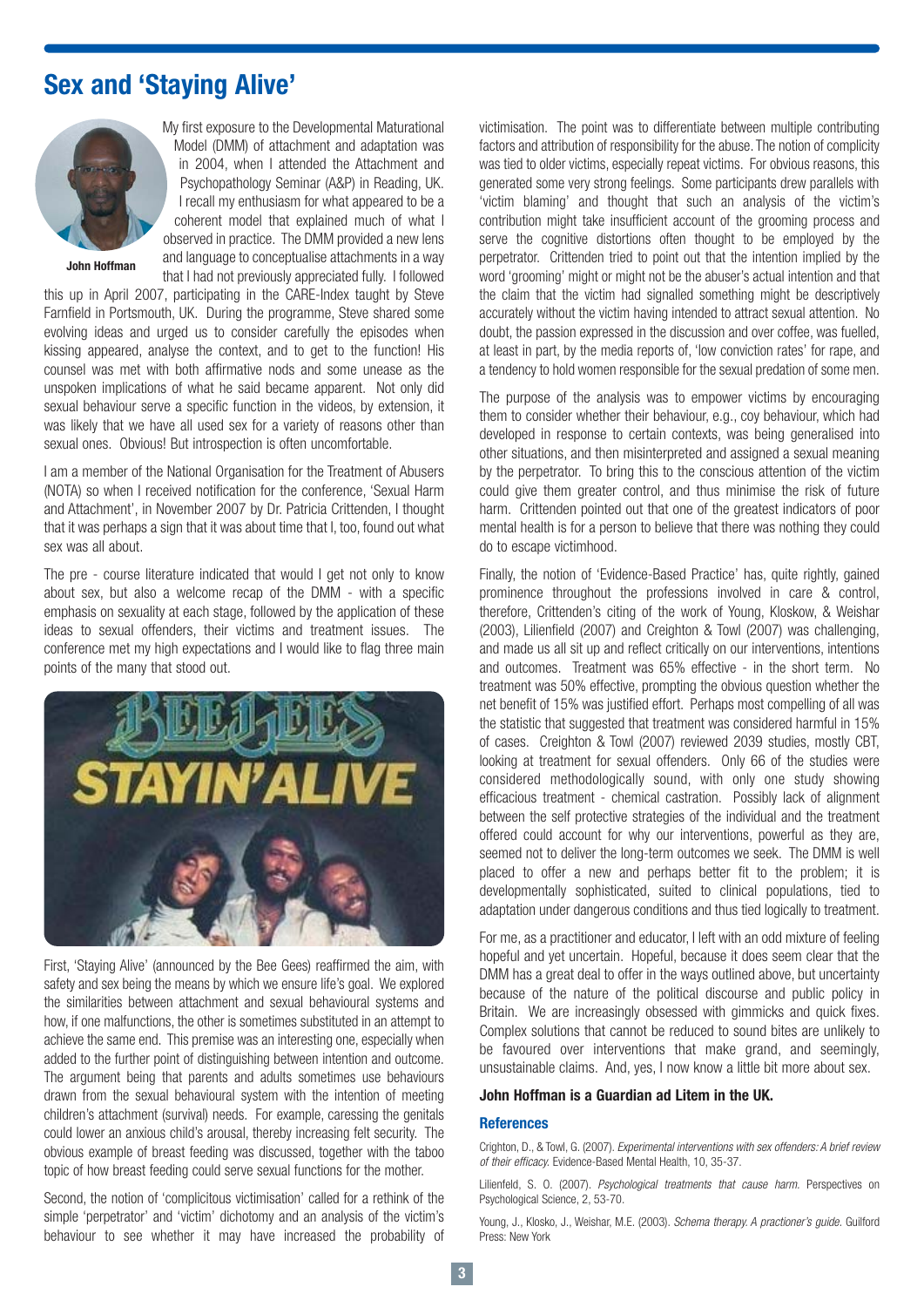# **Adopting a Developmental Approach to the Treatment of Sexually Abusive Youths**



Treatment of juvenile sexual offenders is changing. Not only is treatment changing but, more importantly, our understanding of the experience of the children and adolescents who we work with is changing. We have begun to recognize that the development of sexually abusive behavior is not black-and-white and does not happen in a black-and-white environment. Neither can it be understood and treated in "one

**Phil Rich**

size fits all" models that focus upon psycho-education and cognitivebehavioral models of treatment.

We have, instead, seen an increasing awareness of the role and power of developmental processes and experiences in the lives and behaviors of sexually abusive youths. In turn, this has ushered in a significantly different way of conceptualizing the driving factors and forces that propel sexually abusive behavior, and human behavior in general. We are learning to embrace a far more sophisticated and holistic view that pays attention to these children and adolescents as 'whole' people in need of a multi-dimensional approach to treatment. This demands ideas and interventions that more clearly recognize the role and impact of social connection and early developmental experience. Most significantly, our change in treatment is driven by a change in how we understand the development of sexually troubled and abusive children and adolescents, particularly when compared to adult sexual offenders.

The importance of attachment processes in the behavior of adult sexual offenders was highlighted almost 20 years ago by William Marshall, and in the last five years we have seen increasing application of these ideas to young people. We now better understand the critical nature of recognizing, responding to and treating their early and ongoing social attachment and other social bonding experiences which led them to engage in sexually abusive behavior. There is a profound need to help reshape these attachments and connections in the dynamic context of child and adolescent developmental maturation. In this light, we increasingly understand sexually abusive behavior as a crime reflecting attachment insecurity and a lack of social relatedness, rather than a problem primarily of sexual deviancy or delinquency.

These treatment ideas are still new. Nevertheless, the imperative that we recognize developmental experience and social attachment has taken hold. Our field more frequently acknowledges and pays attention to the complex elements that come together to form human psychology, including emotional and cognitive development, neurological maturation, genetic and biological predisposition, and the crucible of social experience in which they interact, with special emphasis on early and ongoing attachment and social bonding.

In our evaluation and treatment of sexually abusive youths, and in our conceptualization of these children, we see an increased focus on the social processes that promote the acquisition of essential social skills and a sense of social connectedness. We are understanding, and have concrete evidence for, the impact of the social environment on the neurological development of children, adolescents, and adults. The new technologies with the current pioneering work of neuro-scientists like Martin Teicher, Michael DeBellis, Linda Spear, and Bruce Perry - point to the impact of early experience on the developing brain, including the experiences of uncertain, stressful, or physically and emotionally traumatic environments.

Gripped by new ideas and insights, and fueled by a new sensibility about the work we do, clinicians have come to both recognize the complex needs of the sexually abusive youths they treat and apply critical thinking to their work. Unidimensional and simplistic treatment models are being replaced, or at least augmented, by more clinically sophisticated and complete models that acknowledge the wholeness and complexity of clients and their needs. Clinicians are adopting a developmental approach, both to understanding the etiology of sexually abusive behavior and to providing multi-dimensional treatment in a relations-based treatment environment. This is well described by Longo and Prescott when they write, "Our new century finds growing support for (this) holistic/integrated model of treatment."

**Phil Rich is Clinical Director of the Stetson School in Massachusetts, USA, and author of 'Attachment and Sexual Offending: Understanding and Applying Attachment Theory to the Treatment of Juvenile Sexual Offenders'.**

#### **References**

Longo, R. E., & Prescott, D. S. (2006), (p. 37). Current Perspectives: Working with sexually aggressive youth and youth with sexual behavior problems. Holyoke, MA: NEARI Press.

## **"A Search for the Human in Evil Deeds"**



Violence is a dreadfully exciting phenomenon. Many of us enjoy it on TV or in the movies, especially when the heroic figure brutalizes the bad guy. However the excitement is transformed when you are personally close to violence; then you are left with dread, anger and perhaps disgust. To give you a real sense of this, I would like to present a description of violence from one of the informants participating in my research

**Peder Nørbech**

on violent offenders (verbal extract from interview about violence):

*"I say fine... you owe me money and it's about time you pay your debt... and he wasn't particularly interested in giving me the money, so then I look around the apartment and I find a battery drill... which is on a shelf... and then I say, "Okay now put* *your hand on the floor", and I put the drill on top... and when I start the drill, he pulls his hand back right and then screams that, "you can't do this", and such, and I say "give me the money you owe, then you won't have a hole in your hand", but he doesn't want to give up his money. Then I put the drill to his head and tell him that, "eh, it's your choice. Hand or head". And he puts his hand down again and I position myself with my foot on his hand so that most of his hand sticks out... and then I just drill through the hand.... aaaand theeen it went straight through the hand and down into the table... and while the drill is on and it has gone*  Continued on p4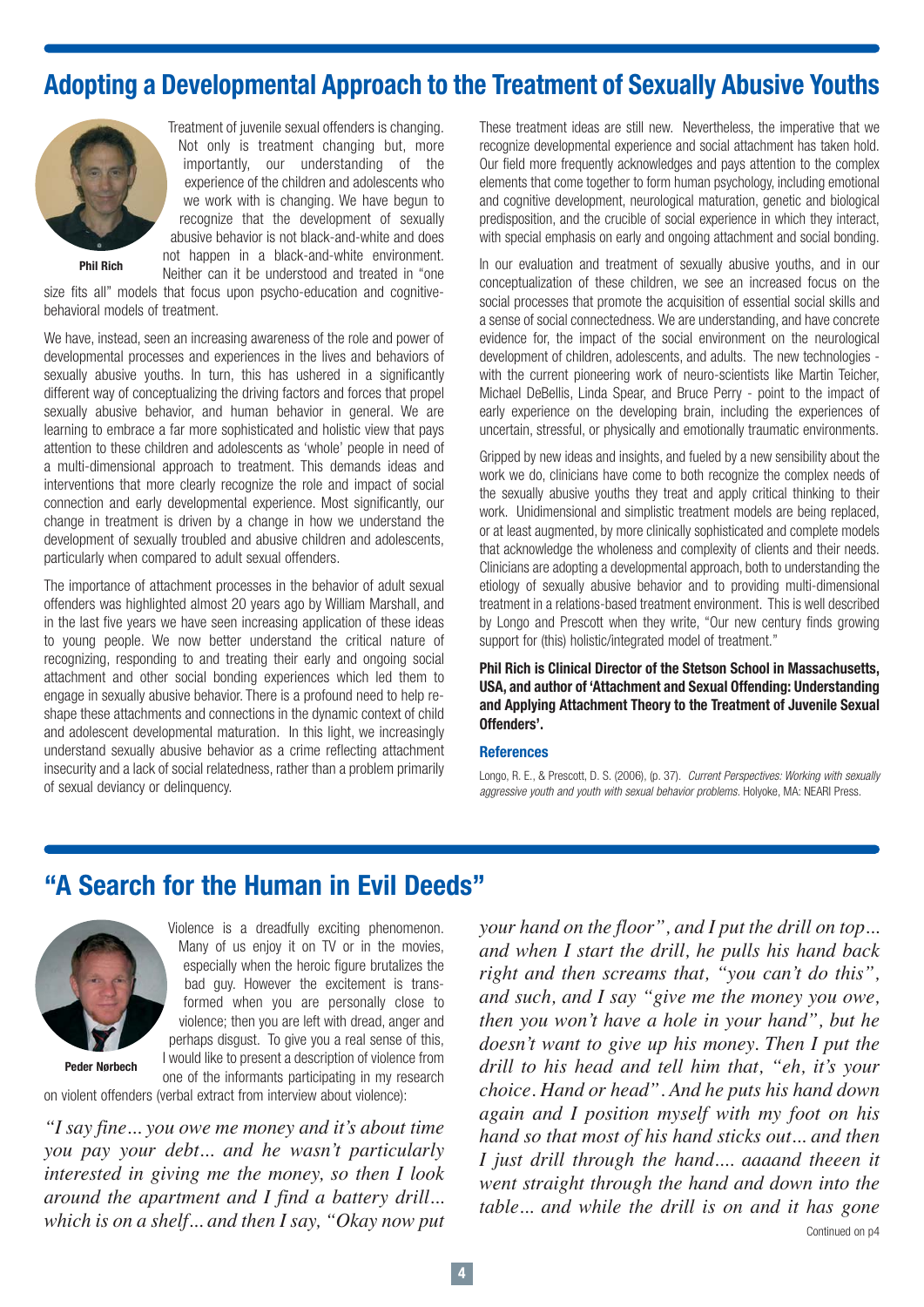Continued from p3

*straight through, then he tries to pull back his hand right, so it... fucked up all the small bones... and everything, and then I tell him that now you have the choice... two hands... either you pay me the money or we continue... and then he agrees".*

Even though we cannot know exactly what part of this is true, the telling of this event is horrific, sadistic, cruel and very violent. I presume that one could easily be filled with emotions like fear, anger, and disgust when reading it. What can we make of this man?

Instant answers like 'psychopath' and 'sadist' come to mind. Both are popular and scientific descriptions of people who 'in cold blood' commit horrific acts. However, most acts of violence are not like this. Instead, violence is a very heterogeneous and complex multi-causal phenomenon.

In the scientific literature, violence is usually described as affective or instrumental. Affective refers to violence triggered by strong emotional states of high arousal. Instrumental refers to consciously-intentional acts of violence, with lower arousal. In prison populations, only 1/3 of incarcerated violent offenders are found to be psychopathic, with the perpetrators being a heterogeneous population.

The term 'psychopath' in itself means nothing more than psychologically injured. Contemporary ideas of the concept describe psychopathy as a detached, aggressive form of personality disorder with a specific combination of personality traits and behavioural symptoms (Blackburn, 2007). According to the research community, psychopathic individuals are callous, grandiose, impulsive, and deceitful. They re-offend at significantly higher rates than other violent offenders and the prognosis for psychotherapeutic treatment is presumed to be practically zero or even negative. Recent research, however, shows that this claim lacks solid empirical evidence; hence the treatability of psychopathy is still an open empirical question (Salekin, 2002; D'Silva et al. 2004).

My research is focused on exploring underlying personality mechanisms and their development and association with the violent act itself. The etiology of psychopathy is still unclear (Blair, 2003), but is generally associated with an inborn fearless temperament (Lykken, 1957), low arousal (Hare, 1982), callous emotionality (Frick & White, 2008), and inborn detachment (Meloy, 1988), with a deterministic biological approach. I believe this perspective skews our perception and our treatment of these individuals.

Attachment theory, on the other hand, provides a developmental, experience-based perspective. Bowlby (1944) highlighted early separation as a precursor for the development of what he called the 'affectionless character', which closely resembles the modern picture of psychopathy. Bowlby's contribution on early separation is undoubtedly important, but we are now in a time where we understand how early endangerment shapes the regulation of affect, the inner representational world and identity-formation.

My interest in identity-formation stems from my clinical experience working with severely violent individuals in prison. From their AAI's I have learned that growing up in a world filled with horror and violence shapes self-perception. One of my informants chose 'Psycho' as his pseudonym for his AAI, saying: "My friends call me Psycho." Psycho's story was filled with early violence and neglect. Speaking about 'hate', he told this story:

*"Those times he (angry voice)... my mother... that I there... actually in a way... the occasions where I watched him on his way too... five times... and if I hadn't arrived... where she would have been*

*beaten... to death... (hm)... ...remember most of them... then I woke up... I don't remember what time it was... but it was in the middle of the night... late at night... when I say night... then it's... from 3 o'clock to 6 in the morning... by a hell of a noise (loud voice)... theeen... when I came down, down the stairs... that sight... wasn't good... the whole section that he'd bought was smashed... the sofa was chopped up in pieces with an axe... the telly was smashed... my mother laid in a pool of blood... and just in that moment... there... the last moment... he was about to drive a four kilogram candlestick into her head... and then she would have been stone dead... he stopped just when I... ...I was standing in the stairs there... and what is this?... (hmm)... ...I was 8 then".*

If Psycho was the perpetrator in our opening scenario, would your perception of him change? Would you have more empathy for him?

But make no mistake, Psycho is a potentially very dangerous man. When his hostile inner world is activated, he will make you feel the horror that he has felt. He carries both victim and perpetrator inside, and we need to see both. Life in an institution might be our choice for him, but, taking into consideration his developmental background, we can understand that fear and violence are what he knows. Treatability is an empirical question, but being able to perceive him as human like ourselves, not a monster, is crucial to being able to work with him - and other very violent men. That doesn't mean that you don't get scared of him, you should, but he is still human and should be treated as such.

In dark times, theory helps me retain this perspective, and the DMM is such a theory because it both respects the developmental process that shaped each person and because it offers hope for change.

**Peder Nørbech is a clinical psychologist and Ph.D student at University of Oslo and has worked at the Jessheim clinic in Ullersmo high security prison.** 

#### **References**

Blackburn, R. (2007). "Personality disorder and antisocial deviance: comments on the debate on the structure of the psychopathy checklist-revised". Journal of Personality Disorders 21.2, 142-59.

Blair, R. J. R. (2003). Neurobiological basis of psychopathy. British journal of Psychiatry, 182, 5-7.

Bowlby, J. (1944a). Forty-four juvenile thieves: their characters and home life. International Journal of Psychoanalysis 25, 19-53.

Bowlby, J. (1944b). Forty-four juvenile thieves: their characters and home life (II). International Journal of Psychoanalysis 25, 107-127.

D'Silva, K., Duggan, C., & McCarthy, L. (2004). *Does treatment really make psychopaths* worse? A review of the evidence, Journal of Personality Disorders, 18, 163-177.

Hare, R. D. (1982). Psychopathy and Physiological Activity During Anticipation of an Aversive Stimulus in a Distraction Paradigm. Psychophysiology, 19 (3), 266-271.

Lykken, D.T. (1957). A study of anxiety in the sociopathic personality. J. Abnormal and Social Psychology, 55:6-10.

Frick, P. J., White, S. F. (2008). Research Review: The importance of callous-unemotional traits for developmental models of aggressive and antisocial behavior, Journal of Child Psychology and Psychiatry, 49 (4) , 359-375.

Meloy, J. R. (1988). The Psychopatic Mind. Origins, Dynamics, and Treatment. J Aranson Inc. Northwale, NJ London.

Salekin, R. T. (2002). Psychopathy and therapeutic pessimism. Clinical lore or clinical reality? Clinical Psychology Review, 22, 79-112.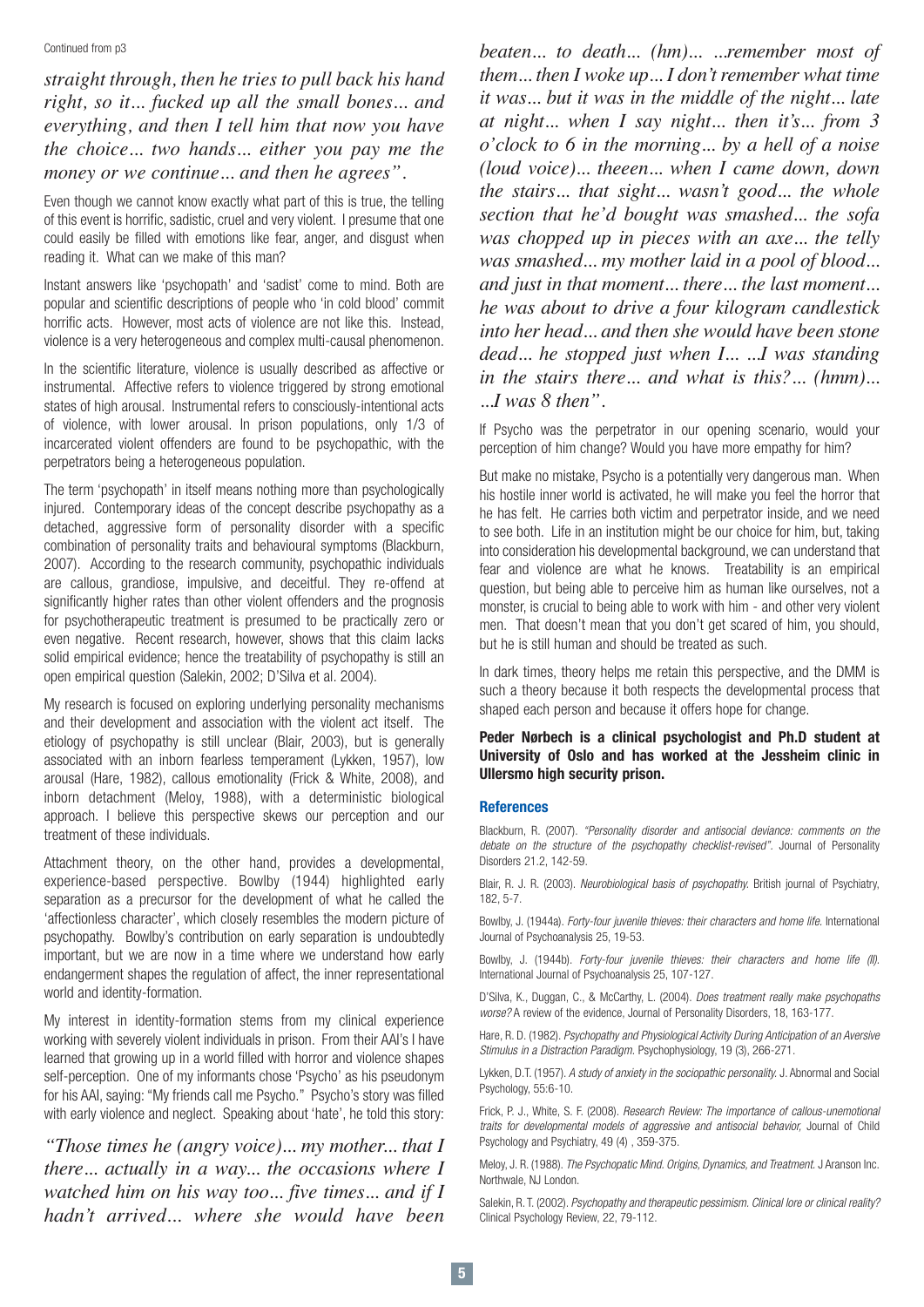# **A Therapist's Perspective on Psychological Work Within Forensic Settings**



Early in my clinical career on a forensic unit and before I trained as a psychoanalyst, my interest in psychodynamic thinking was greeted with suspicion by colleagues. It was easy to imagine that my patients, mostly labelled as 'schizophrenic,' displayed a similar attitude towards me, but in a more concrete way; some of them ignored me completely and didn't leave

their rooms, whereas most of them just demanded

**Nicola Sahhar**

that I meet their needs.

I remember vividly my first encounter with a more engaged patient. He was in his mid-fifties, had been addicted to alcohol for several decades, and displayed schizophrenic symptoms. Sitting opposite me with his ungroomed beard, he smiled at me with gleaming eyes, bent forward and described to me in vivid street language his first (non-violent) sexual contact, when 9 years old, with a girl his age. I immediately had an unwanted image of what happened in my head. Aware he was awaiting my reaction, I had no idea what to say or do.

I no longer recall what I said, but I remember that I was wondering about his motives. Why present this during our first therapeutic encounter? A few minutes later, he recounted how he was beaten by his father, and again I had trouble coping with an intense image of a boy, bloodied, being hit by a man in a barn. In spite of his shattering revelations, we came to like each other, despite this being unlikely at first.

A male colleague, who this man had greeted in the same way, was curious about my reaction. When I told him what happened, he was filled with indignation: "This is unacceptable behaviour! Disgusting! He shouldn't be allowed to speak like that." He described his rage about this patient, and refused to meet him anymore unless he apologized for his disrespectful revelations. Eventually, he prompted me to behave in the same "Professional"way.

I want to highlight some central features of interpersonal experience within forensic contexts:

- 1. Almost every encounter leads to self-reproach on the part of the professional.
- 2. Reproaches usually come unexpectedly and intensely.
- 3. You feel guilty, without being able to understand what happened.
- 4. Your 'guilt' is connected with almost every form of authentic selfexpression, i.e. naively saying or doing what you think is not allowed. For example, on this unit there were limits on patients or staff talking about their experiences and resistance to thinking psychodynamically or in general psychological ways; that is, being interested in the relational meaning of strange, even violent behaviour.
- 5. Inhibition of self-expression is demanded, with an insistence to take other people's perspectives. Discrepancies between self and others are merely tolerated.
- 6. Although the surface of daily work appears calm, settled, even boring, you can bodily feel the high arousal being shut down.

## **What are the underlying motives and functions of these interpersonal dynamics?**

A year later, when presenting the annual treatment plans to my boss, he conceded that he now understood the meaning of the patients' behaviour better, including their violent behaviour (without exonerating). However, he did not see this as a good thing: "But I don't want to understand the patients! This makes my work difficult. I can't work this way. Please, stop!"

A fundamental human need is to find oneself reflected and appreciated in the

mind of another. This theoretical concept of 'mirroring,' is the starting point of an emerging sense of self. Disrupting this process can lead to severe psychological and interpersonal disturbance. With the help of a video-based assessment for infant-caregiver interactions, such as the CARE-Index (Crittenden, 1981,1988), we can directly observe how early dyadic developmental processes enable the development of a core-self. In some cases we see how far these early processes fail to assist the infant in his selfexpression and development. Two aspects of this failure are described as:

- 'Unresponsiveness' failure to respond to the needs of an infant; and
- 'Intrusiveness' hostility (sometimes covert) towards the infant; punishing and rejecting the infant's needs.

In forensic contexts, I have observed both aspects. Some people lack sensitivity with a predominance of covert hostility. In extreme cases - in infant-caregiver interaction or within forensic settings - this is endangering, physically and psychologically. Forensic clients are usually physically endangering (mostly to others), and their histories, as in the above case, provide compelling examples of how dangerous life was when they were young and vulnerable. This doesn't exonerate them of their acts, but it enables us to share their perspective - and that is an essential starting point for change.

What of the psychological dangers? Reflecting on my first forensic experience; I was co-opted as a container of other people's selfexperience. Disparate, barely tolerable experiences, connected with high levels of arousal, searched for validation in another human being.

To summarize: The intensity of experienced interpersonal trauma drives the fundamental need to find a counterpart who helps to regulate one's arousal by tolerating, mirroring and validating one's experience, and by doing so opens a space for therapeutic and psychological development. As in abusing families, in forensic settings we find a severe intolerance by professionals for the most needy clients. This can happen even among the most caring staff. Professionals and patients, especially in psychiatric and forensic settings, share the same fundamental need for self-validation.

At the same time, intolerance is challenged by the force of the client's demands to be included and considered in other people's minds. Perhaps sex and violence (or hints of) are (mis)used as a way of reaching out to find connections and possibly get help (Crittenden, 1997, 2008). If one is not able to find oneself in another's mind, at least one can enter the other person's body and leave proof of one's potency to affect others, even if it risks silencing them for ever.

### **Nicola Sahhar formerly worked in a high security forensic hospital near Köln, and is now self employed as a psychoanalyst and supervisor in Düsseldorf, Germany.**

#### **References**

Bateman,A.,&Fonagy, P.(2004). Psychotherapy for borderline personality disorder. Ox.Univ.Press.

Crittenden, P.M. (1997). Patterns of attachment and sexuality: Risk of dysfunction versus opportunity for creative integration. In L. Atkinson & K. J. Zuckerman (Eds.) Attachment and psychopathology (pp. 47-93). New York: Guilford Press.

Crittenden, P.M. (1988). Relationships at risk. In J. Belsky & T. Nezworski (Eds.), The clinical implications of attachment, (pp. 136-174). Hillsdale, N.J.: Lawrence Erlbaum.

Crittenden, P.M. (1981). Abusing, neglecting, problematic, and adequate dyads: Differentiating by patterns of interaction. Merrill-Palmer Quarterly, 27, 1-18.

Crittenden, P. (1996). CARE-Index Infant Coding Manual.

Fonagy, P., Gergely G., Jurist E.L., Target, M. (2002). Affect regulation, mentalization and the development of self. New York: Other Press.

Schore,A.N.(1994). Affect regulation and the origin of the self. Hillsdale,NJ:Lawrence Erlbaum Associates.

Stolorow, R. D. (2007). Trauma and human experience: Psychoanalytic Inquiry Book Series. New York, London: The Analytic Press.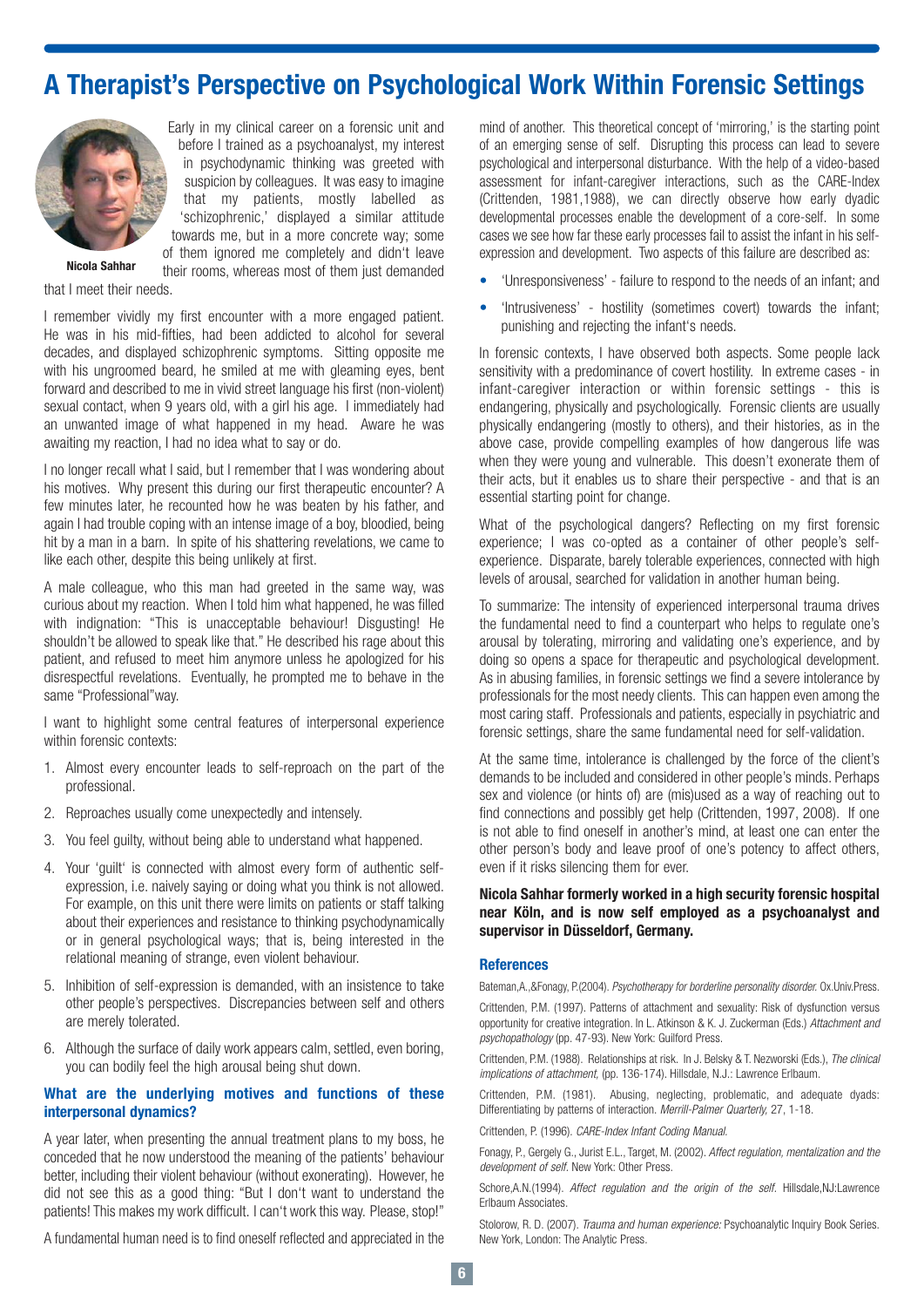# **Resistance to Treatment in a Violent Offender: A Case Study**

Raf is a single man in his thirties, currently serving an indeterminate sentence in the UK following conviction for homicide and sexual assault. He meets criteria for DSM-IV diagnosis of paranoid, antisocial, borderline, narcissistic and obsessive-compulsive personality disorders; as well as sado-masochism, and he has a high score on PCL-R (96th percentile for male prisoners). Since mid-2003, he has been undergoing treatment at a site specializing in the management of high risk offenders.

Raf grew up in the North of England. At home, he experienced physical abuse by his natural father until age 6, emotional abuse and neglect by his mother, then sexual abuse by his older brother. Nevertheless, he reported finding his stepfather caring and supportive (despite the latter's violence towards his mother). Due to truanting and disruptive behaviour together with unrecognised dyslexia, he was placed in a residential school, but returned home in school holidays.

After leaving school without qualifications, he was employed in catering, but increasingly became involved in heavy drinking, illicit drug use and criminality with convictions. His early heterosexual relationships were with older women and his sexual fantasies became increasingly violent. He had a period of outpatient psychological treatment following a prison sentence and he was due to begin further treatment when he committed the index offences: the murders of an elderly couple and two sexual assaults on young females.

During the early years of his sentence, concerns were expressed more than once by female staff, including two female psychologists, who felt seriously intimidated by him (one feared that he would take her hostage). The stages of the treatment programme in which Raf has been involved include weekly individual sessions and three weekly groups (cognitive-interpersonal, schema therapy and affect regulation). He was assigned to work with a female therapist and, from early on, repeatedly took control of sessions and raised his voice. The therapist recognised that this behaviour was a defence against intimacy and vulnerability and continued in her attempts to establish a therapeutic alliance for over three years. Apart from occasional sessions when he briefly revealed his underlying vulnerability, he became increasingly entrenched in therapeutic resistance, protecting himself by repeated verbal attacks of the therapist in individual sessions and in group sessions (particularly a group for which the therapist was a co-facilitator).

One aspect of his negative reaction to the therapist (and to other female professionals with whom he had had difficulties) was that she was quite close to his own age. His negativity may have developed partly as a defence against possible romantic/sexual attraction. Alternatively, it may have been based on his negative relationship with his mother who would have been about this age when he was a child. Support for this possibility came from his very different perception of older female professionals - he maintained a positive relationship (including acceptance of critical comments) with at least two older women and this may be linked with his more positive relationship with his grandmother as a child.

Due to the importance for risk reduction of his working through his negative relationship with the therapist, the treatment team resisted the idea of arranging a change of therapist. However it was agreed that he (and she) would have a break from sessions. During this break, he would have individual sessions with a male therapist with the aim of addressing the difficulties and preparing for a return to the original therapist. During this period, other members of his group have been working with him in group sessions, providing support, but also repeatedly challenging his negative and distorted view of his therapist and difficulties with her.

AAI interview was undertaken by a male interviewer about 2 years into treatment and before the difficulties with the therapist became so severe. The coding of his transcript gave results that are the most psychopathic in DMM terms of any prisoners interviewed as part of an AAI pilot study on the X Unit. The main coding was A7/C8, that is, delusional idealisation of his stepfather and triangulation with deceptively unpredictable danger regarding all relationships. There was also evidence of unresolved loss (the unexplained death of his sister when he was still a child) and multiple unresolved traumas from both physical and sexual abuse.

At the time of preparing this case study, Raf's future is uncertain. With the aim of reducing arousal, paranoid defensiveness and rumination, he has been started on Clozapine, an atypical antipsychotic medication usually used for refractory schizophrenia, but also beneficial for some types of personality disorder. At the same time, psychological treatment continues with the hope that this combined treatment will facilitate sufficient change to enable Raf to continue to progress in treatment. If this approach fails, it will be necessary for Raf to leave treatment and return to the mainstream prison population where his prospects of progressing towards eventual release will be very limited.

(Raf is the pseudonym chosen for the AAI interview and is the name used by some of his peers. Both peers and professionals were dismayed to learn the origins of the name - it is short for 'rough and ready.' This is what he was called by other children while he was in care due to his untidy appearance.)

### **Val Hawes, M.D. is a Consultant Forensic Psychiatrist in the UK.**

### **Commentary from Pat Crittenden:**

When three years of treatment has not produced change, it might be time to consider whether other approaches could be more effective. A basic concept in DMM-based treatment is to start where the individual is, not where he should be or needs to go. This idea is particularly important in criminal and child maltreatment cases where the gap between the individual's behaviour and acceptable behaviour is stark. Raf's AAI suggests that he might respect a fatherly figure, particularly one who did not offer more than he could deliver. Raf's behaviour suggests that he feels safer and more able to reveal himself with older women. Together, these suggest that he might be ready for supportive, parent-like therapeutic relationships.

Another DMM idea is that the strategies at the bottom of the model reflect 'comfort' disorders, i.e., conditions in which signals of comfort elicit fear and anger. Psychopathy (A7C7-8) is hypothesized to be the epitome of a comfort disorder. Raf's criminal behaviour suggests that he is not ready for relationships in which he must differentiate positive desires (for comfort or sex) from other arousing feelings (for example, anger and fear). This suggests the risks that might accompany being with a sexually desirable therapist.

In addition, Raf's criminal behaviour suggests that he attacks unknown people who might elicit desire for comfort or sexual desire. Therefore, older surrogate attachment figure therapists who used a cool form of structured and predictable empathy might be able to assist Raf to identify his feelings, tie them to specific events and images (so that they are elicited less frequently by non-relevant situations), and predict the relation between events, feelings and behaviour. Without awareness of this process of perception, arousal, and then action, Raf cannot be expected to regulate his feelings and behaviour well. These ideas run counter to the idea of affect regulation as being inhibition of negative affect (for a fuller explanation, see Crittenden, 2008). What I am suggesting is that affect awareness and recognition may be prerequisite to effective affect regulation. Negative feelings, in particular, should be viewed simply as information rather than something to be inhibited. As information, they need articulation and reflective consideration in a context that suspends the need to act. Once Raf recognizes his feelings, knows which conditions elicit them, and can discuss them in words, would it seem reasonable to consider regulating them, first in therapy, then in ordinary prison social situations, and, last of all, in emotionally charged situations (such as a young and attractive therapist.)

It should be stated clearly that these are untried, but testable, ideas drawn from theory.

### **Val's reply:**

Yes, thank you Pat. We increasingly offer extensive affective awareness training at the outset. It would also help us to do the AAI early to find the best match of therapist.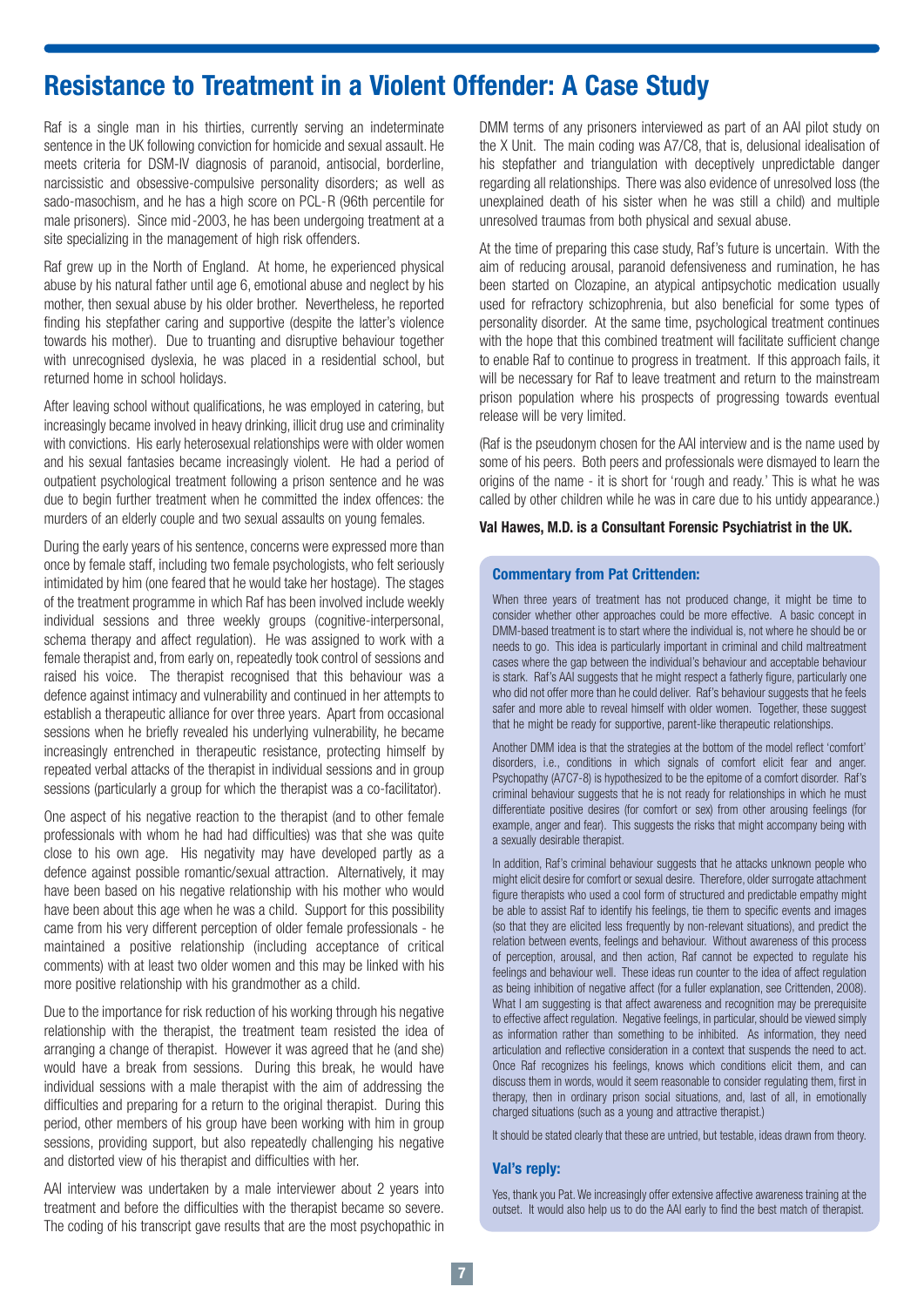# **New Directions for the Use of the Adult Attachment Interview with High Risk Offenders: A Pilot Study with Prisoners Meeting DSPD Criteria.**

## **Introduction and background**

The Adult Attachment Interview (George et al 1985) was developed from the earlier work of John Bowlby and Mary Ainsworth on attachment in young children. Over the past two decades it has been used extensively to assess the attachment patterns of adults in both normative and clinical samples using the ABCD classification developed by Main and Goldwyn (1994) and equivalent to the upper 5 sections of the circular diagram. As research has expanded to include a greater variety of non-normative samples, increasing difficulties have been noted in fitting all transcripts into this model. In an attempt to overcome this difficulty, Hesse (1996) described a 'cannot classify' group and in a Dutch study of personality disordered criminal offenders found that 53% of the transcripts in that sample fell into this group (van IJzendoorn et al, 1997). AAI research with a UK high-secure hospital population also raised both procedural and coding challenges (Turton et al, 2001) related to the extreme early experiences and psychological state of subjects, as well as the interview context in which subjects had given their life history many times.

The Dynamic Maturational Model (DMM), Crittenden (1997) provides a developmental approach to attachment theory and to the coding of AAI transcripts. This model recognises that individuals may have been exposed to ongoing and varying dysfunctional relationships and

traumatising experiences throughout the developmental period. It emphasises that the attachment pattern is an expression of the psychological self-protective strategy developed by an individual in response to a variety of threats rather than as simply a measure of secure or insecure attachment. Increased variety and severity of threat leads to increasing distortion of cognitive and affective processing and this is evident in the AAI transcript. The DMM also provides an approach to understanding complex unresolved trauma and loss.

The DMM describes 10 basic strategies that may be shown in a circular diagram in which the upper 3 segments are all variants of Type B secure attachment patterns. Type A patterns involve an emphasis on cognitive processing with inhibition of affect and develop in response to relatively predictable parenting that includes actual threat or danger. More severe threat leads to patterns that may include compulsive self-reliance (A6) or delusional idealisation (A7). Type C patterns involve exaggerated affective display with ineffective cognition and develop in response to unpredictable threats and danger. In response to extreme threat, menacing (C7) and paranoid (C8) strategies may develop. Individuals who experience varying types of threat may also develop mixed strategies (AC) that in the most extreme form function in a stable manner in psychopathy, the mirror image of the truly secure individual (B3).



### **A Dynamic-Maturational Model of Patterns of Attachment in Adulthood**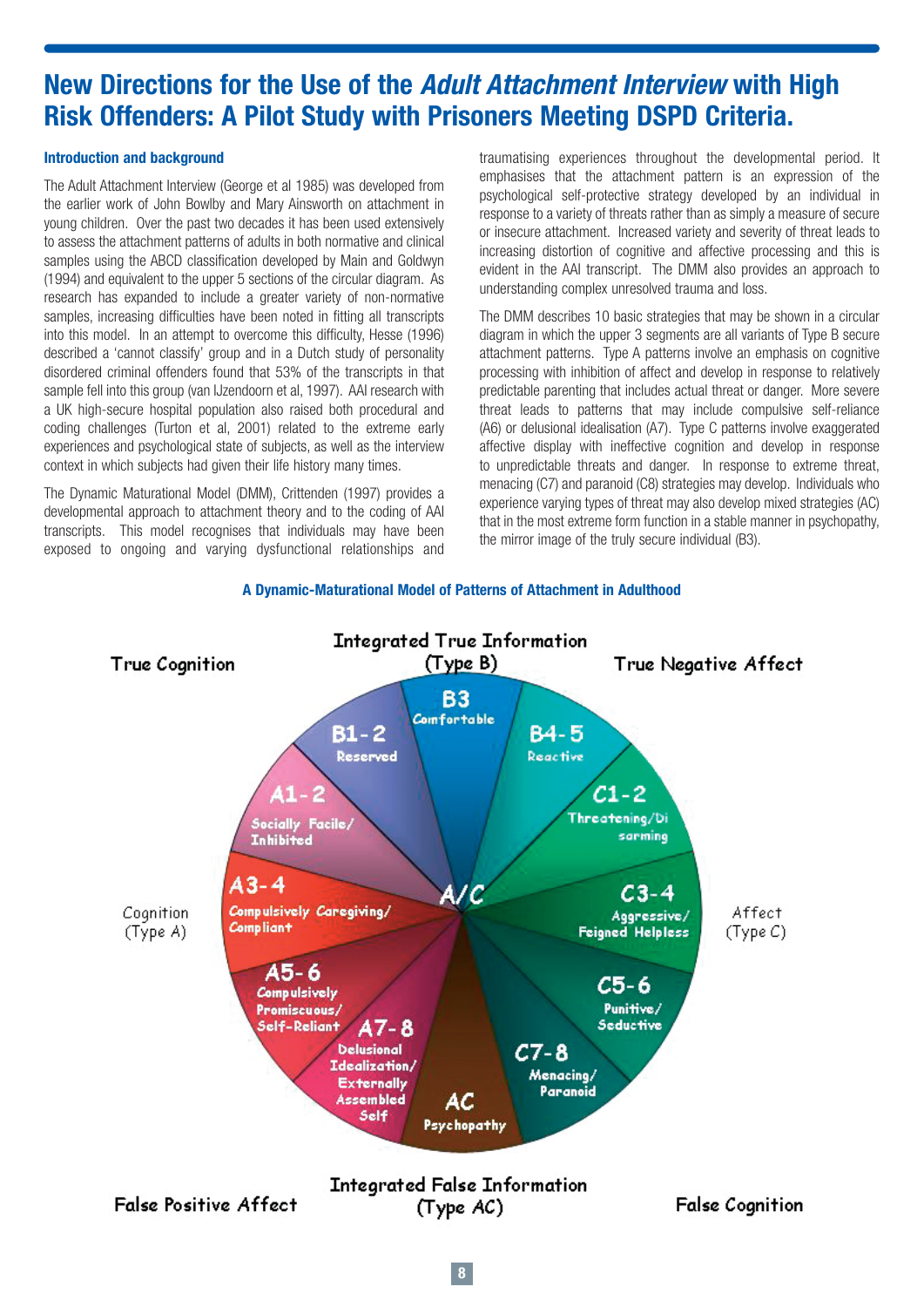The Fens Unit at HMP Whitemoor is one of the high secure sites developed as part of the UK government strategy for the treatment and management of offenders meeting criteria for Dangerous and Severe Personality Disorder. The Unit (opened September 2000), situated on an adapted wing of the prison is staffed by a large multidisciplinary team of clinicians and operational staff. Over 50 prisoners are currently at various stages of the treatment programme based on a cognitiveinterpersonal model.

### **Aim**

The aim of the pilot study was to use the DMM approach to AAI interview with a small sample of prisoners in treatment on the Fens Unit, to assess its usefulness as an adjunct to regular assessment and formulation of treatment needs.

### **Method**

The AAI interview was administered to a pilot group of 8 prisoners. The three interviewers are all senior clinicians on the Unit who had completed training in the DMM approach to AAI. The interviews were audio-recorded and the tapes fully transcribed. The anonymised transcripts were coded either at an advanced AAI Seminar or by the author of DMM.

### **Results**

All 8 transcripts showed evidence of significant unresolved trauma and/or unresolved loss. The attachment patterns reflected self-protective strategies that included significant distortions of both cognition and affect.

| <b>Subj</b><br>n <sub>0</sub> | <b>Index</b><br>offence      | Pers. Dis. diagnosis<br>+ Psychopathy<br><b>Check List -</b><br><b>Revised score</b> | <b>Summary of</b><br><b>AAI findings</b> |
|-------------------------------|------------------------------|--------------------------------------------------------------------------------------|------------------------------------------|
| 1                             | Homicide                     | Antisocial, borderline 30+                                                           | Utr(dx) $A7/C5-6$ )                      |
| $\mathcal{P}$                 | Homicide                     | Antisocial, narcissistic 30+                                                         | Utr (dx) A7                              |
| 3                             | Homicide                     | Paranoid, antisocial 20+                                                             | Dp Utr(v) $A3,6$ C4-5 [ina]              |
| $\overline{4}$                | Rape,<br>attempted<br>murder | Paranoid, antisocial<br>borderline, narcissistic 30+                                 | Dp Utr(dx) $A7(8)$ [ina]                 |
| 5                             | Homicide<br>Sex. Assault     | Antisocial, borderline,<br>histrionic, narcissistic $30+$                            | $Ul(p)$ , tr(dx) $A7C8$                  |
| 6                             | $Rape +$<br>homicide         | Paranoid, antisocial<br>borderline, avoidant 20+                                     | Dp UI(ds), tr(dpI, p) A?C3               |
|                               | Homicide                     | Antisocial, borderline 25+                                                           | Utr( $dx$ ) A?C5-6                       |

**AAI terminology:** Utr/UI = unresolved trauma/loss: dx = multiple moderators (disorganised):  $Dp =$  depression;  $v =$  vicarious; [ina] = intrusions of forbidden negative affect;  $p =$  preoccupied; ds = dismissed; dpl = displaced.

The AAI patterns were consistent with the known histories of the prisoners concerned but also yielded new information. They also provided an additional perspective and/or confirmation of clinical experience with implications for treatment:

- Delusional idealisation of a parent carries the potential for destabilisation as more realistic memories emerge in treatment.
- Intrusive negative affect evident during AAI interview is also likely to be repeatedly evident in treatment with possibility of planning and providing effective containment without rejection when this occurs.
- Where there is evidence of multiple and disorganised ways of coping with unresolved trauma, repeated cycles of working through the trauma can be expected.



### **Conclusions**

- The DMM approach allows for the detailed classification of AAI transcripts of high-risk personality-disordered offenders. The AAI information, confirmed previously known facts and provided additional perspectives relevant to psychological treatment. Further work is needed to adapt this information for presentation to prisonersubjects and to therapists not trained in DMM.
- Those prisoners whose self-protective strategies (as revealed by the AAI) include a strong cognitive element are unlikely to benefit from CBT programmes for risk reduction. They are more likely to benefit from treatment that emphasises the need for affective change and that which addresses past trauma.

### **Proposal for further research**

Work is under way on the Fens Unit for a proposal to continue research using the AAI. This research will include the following elements:

- 1. AAI interview to be conducted with all consenting prisoners to develop a database of DMM-coded interviews for this high-end forensic population. Results will be compared with a database developing through similar research with high-risk offenders in Norway.
- 2. As AAI interviews will be conducted with individuals at different stages of treatment, results obtained at three stages of treatment will be compared.
- 3. After coding, a summary of findings will be provided to each prisoner and his individual therapist. Response to this feedback will be investigated by qualitative interviews (using a grounded theory approach) with both prisoners and therapists.

## **Val Hawes, M.D., is a Consultant Forensic Psychiatrist in the UK. Naomi Murphy, Ph.D., is a Consultant Clinical and Forensic Psychologist. Both are employed at HM Prison Whitemoor.**

### **References**

Crittenden, P.M. (1997) Toward an integrative theory of trauma: a dynamic maturational approach in D. Cichetti & S. Toth (Eds.), The Rochester Symposium on Developmental Psychopathology, Vol. 10, Risk, Trauma and Mental Processes (p 34-84). Rochester, NY: University of Rochester Press.

George, C., Kaplan, N & Main, M. (1996). The Adult Attachment Interview: Interview protocol. University of California, Berkeley.

Hesse, E. (1996). Discourse, memory and the AAI: a note with emphasis on the CC category. Infant Mental Health Journal 17,(1), p4-11

Main, M. & Goldwyn, R. (1984) Adult attachment scoring and classification system. Unpublished manuscript, Department of Psychology, University of California, Berkeley.

Turton, P., McGauley, G., Marin-Avellan, L. & Hughes, P. (2001). The Adult Attachment Interview: Rating and classification problems posed by non-normative samples. Attachment and Human Development Vol. 3, p284-303.

Van IJzendoorn, M.H., Feldbrugge, J.T.T.M., Derks, F.C.H., de Ruiter, C., Verhagen, M.F., Philipse, M.W., van der Staak, C.P. & Riksen-Walraven, J.M. (1997). Attachment representations of personality disordered criminal offenders. American Journal of Orthopsychiatry, 67, 449-459.